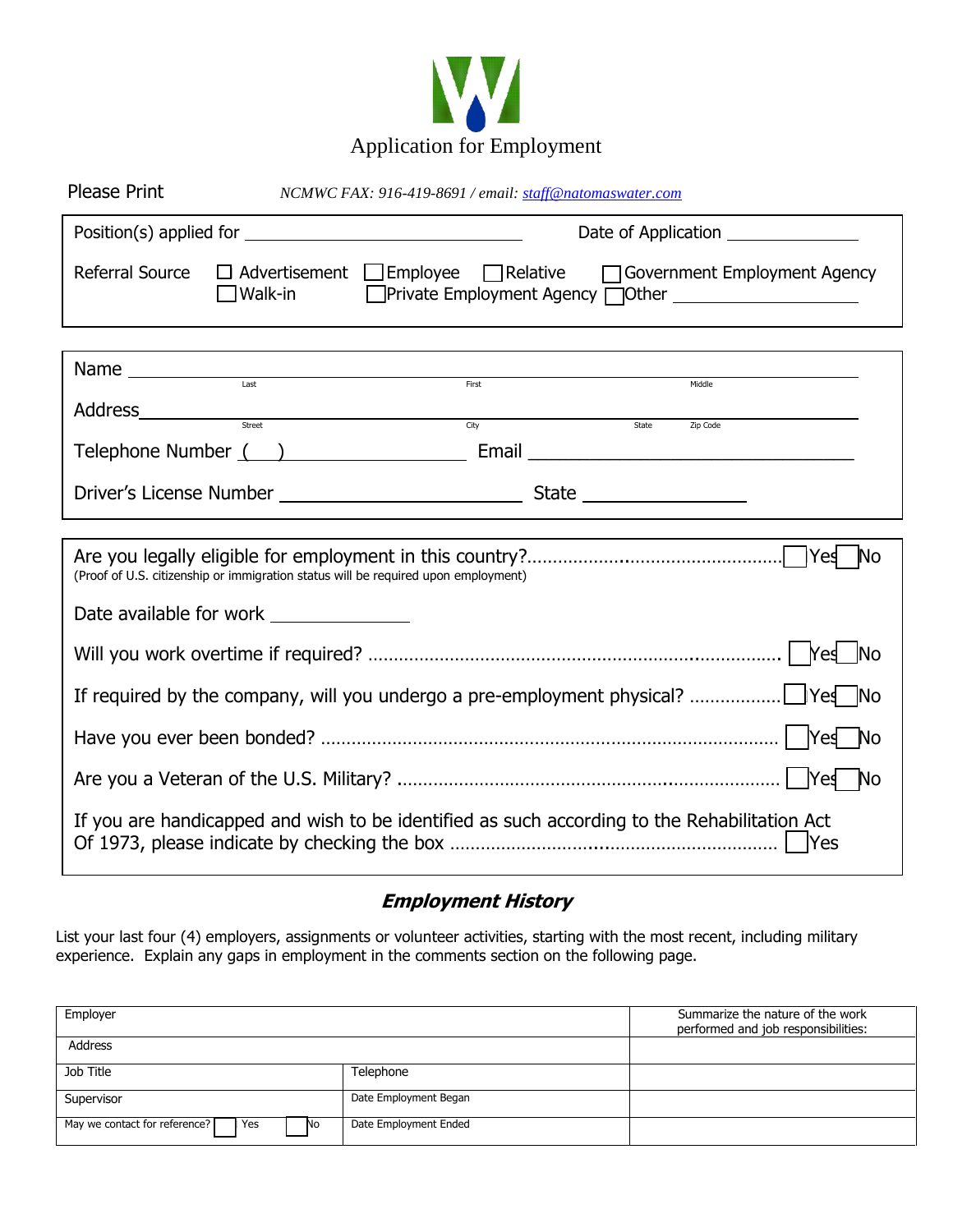| Employer                                                      | Summarize the nature of the work<br>performed and job responsibilities: |  |
|---------------------------------------------------------------|-------------------------------------------------------------------------|--|
| Address                                                       |                                                                         |  |
| Job Title                                                     | Telephone                                                               |  |
| Supervisor                                                    | Date Employment Began                                                   |  |
| May we contact for reference? $\Gamma$<br><b>T</b> Yes<br>No. | Date Employment Ended                                                   |  |

| Employer                                             | Summarize the nature of the work<br>performed and job responsibilities: |  |
|------------------------------------------------------|-------------------------------------------------------------------------|--|
| Address                                              |                                                                         |  |
| Job Title                                            | Telephone                                                               |  |
| Supervisor                                           | Date Employment Began                                                   |  |
| May we contact for reference?<br><b>TYes</b><br>1 No | Date Employment Ended                                                   |  |

| Employer                                               | Summarize the nature of the work<br>performed and job responsibilities: |  |
|--------------------------------------------------------|-------------------------------------------------------------------------|--|
| Address                                                |                                                                         |  |
| Job Title                                              | Telephone                                                               |  |
| Supervisor                                             | Date Employment Began                                                   |  |
| May we contact for reference? [<br><b>T</b> Yes<br>No. | Date Employment Ended                                                   |  |

#### **Comments**

 $\overline{a}$ 

 $\overline{a}$ 

 $\overline{a}$ 

 $\overline{a}$ 

Include explanation of any gaps in employment.

### **Skills and Qualifications**

Summarize special skills and qualifications acquired from employment or other experiences that may qualify you for work with this company.

### **Educational Background**

(A) List the last three (3) schools attended, starting with most recent. (B) List number of years completed, (C) Indicate degree or diploma earned, if any, (D) Grade Point Average or Class Rank and (E) major and minor field of study (if applicable).

| (A) School | (B) No. Years<br>Completed | (C) Degree/<br>Diploma | (D) GPA/Class Rank | (E) Major/Minor |
|------------|----------------------------|------------------------|--------------------|-----------------|
|            |                            |                        |                    |                 |
|            |                            |                        |                    |                 |
|            |                            |                        |                    |                 |